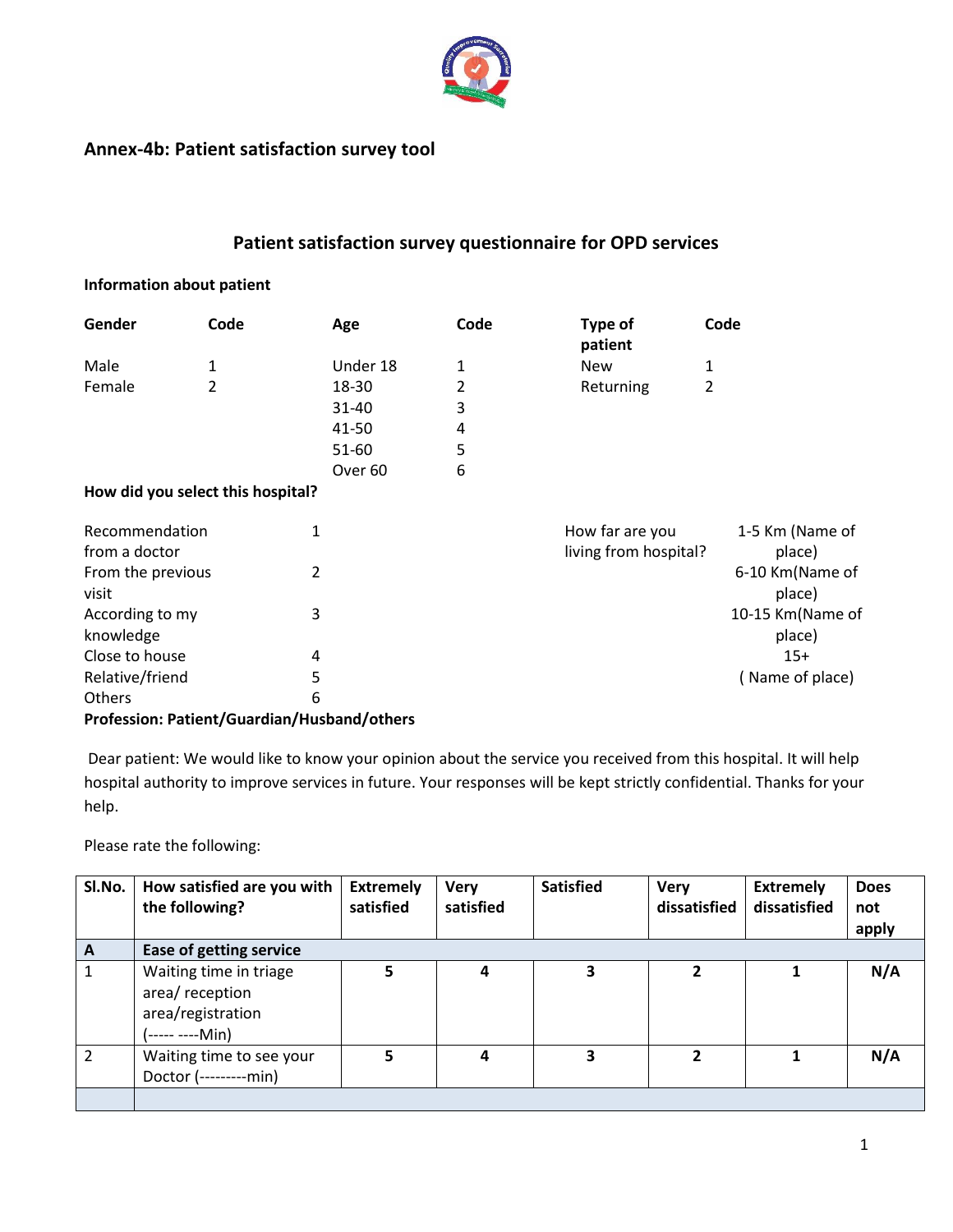| B<br>SI.No.      | Interpersonal manner, communication, time given<br>How satisfied are you with | <b>Extremely</b> | <b>Very</b>             | <b>Satisfied</b>        | <b>Very</b>    | <b>Extremely</b> | <b>Does</b> |
|------------------|-------------------------------------------------------------------------------|------------------|-------------------------|-------------------------|----------------|------------------|-------------|
|                  | the following?                                                                | satisfied        | satisfied               |                         | dissatisfied   | dissatisfied     | not         |
|                  |                                                                               |                  |                         |                         |                |                  | apply       |
| $\overline{3}$   | The                                                                           | 5                | $\overline{\mathbf{4}}$ | $\overline{\mathbf{3}}$ | $\overline{2}$ | $\mathbf{1}$     | N/A         |
|                  | courtesy/respect/dignity                                                      |                  |                         |                         |                |                  |             |
|                  | shown to you by doctor?                                                       |                  |                         |                         |                |                  |             |
| $\overline{4}$   | The                                                                           | $\overline{5}$   | 4                       | $\overline{\mathbf{3}}$ | $\overline{2}$ | $\mathbf{1}$     | N/A         |
|                  | courtesy/respect/dignity                                                      |                  |                         |                         |                |                  |             |
|                  | shown to you by nurse?                                                        |                  |                         |                         |                |                  |             |
| 5                | The                                                                           | 5                | $\overline{\mathbf{4}}$ | $\overline{\mathbf{3}}$ | $\overline{2}$ | $\mathbf{1}$     | N/A         |
|                  | courtesy/respect/dignity                                                      |                  |                         |                         |                |                  |             |
|                  | shown to you by other                                                         |                  |                         |                         |                |                  |             |
|                  | staff like registration                                                       |                  |                         |                         |                |                  |             |
|                  | clerk/receptionist/lab                                                        |                  |                         |                         |                |                  |             |
|                  | people/radiology &imaging                                                     |                  |                         |                         |                |                  |             |
|                  | people/ward boys/accounts                                                     |                  |                         |                         |                |                  |             |
|                  | people/ Aya etc ( plz tick if                                                 |                  |                         |                         |                |                  |             |
|                  | specified)                                                                    | 5                | $\overline{\mathbf{4}}$ | $\overline{\mathbf{3}}$ | $\overline{2}$ | $\mathbf{1}$     |             |
| $\boldsymbol{6}$ | Doctor's willingness to                                                       |                  |                         |                         |                |                  | N/A         |
| $\overline{7}$   | listen you carefully                                                          |                  |                         |                         |                |                  |             |
|                  | Taking time to answer your                                                    | 5                | $\overline{\mathbf{4}}$ | $\overline{\mathbf{3}}$ | $\overline{2}$ | $\mathbf{1}$     | N/A         |
|                  | questions by doctor                                                           |                  |                         |                         |                |                  |             |
| 8                | The thoroughness of the                                                       | 5                | $\overline{\mathbf{4}}$ | $\overline{\mathbf{3}}$ | $\overline{2}$ | $\mathbf{1}$     | N/A         |
|                  | examination by doctor                                                         |                  |                         |                         |                |                  |             |
| 9                | Privacy arrangement by                                                        | 5                | $\overline{\mathbf{4}}$ | $\overline{\mathbf{3}}$ | $\overline{2}$ | $\mathbf{1}$     |             |
|                  | screen, wall, partition etc                                                   |                  |                         |                         |                |                  |             |
| 10               | Explanation of your illness                                                   | 5                | $\overline{\mathbf{4}}$ | $\overline{\mathbf{3}}$ | $\overline{2}$ | $\mathbf{1}$     | N/A         |
|                  | the way you could                                                             |                  |                         |                         |                |                  |             |
|                  | understand by doctor                                                          |                  |                         |                         |                |                  |             |
| 11               | Explanation of your                                                           | 5                | $\overline{\mathbf{4}}$ | 3                       | $\overline{2}$ | $\mathbf{1}$     | N/A         |
|                  | procedure/treatment plan                                                      |                  |                         |                         |                |                  |             |
|                  | the way you could                                                             |                  |                         |                         |                |                  |             |
|                  | understand by doctor                                                          |                  |                         |                         |                |                  |             |
| 12               | Instructions regarding                                                        | 5                | $\overline{\mathbf{4}}$ | $\overline{\mathbf{3}}$ | $\overline{2}$ | $\mathbf{1}$     | N/A         |
|                  | medication/follow up care                                                     |                  |                         |                         |                |                  |             |
|                  | by doctor                                                                     |                  |                         |                         |                |                  |             |
| 13               | Time taken to get report of                                                   | 5                | 4                       | $\overline{\mathbf{3}}$ | $\overline{2}$ | $\mathbf{1}$     | N/A         |
|                  | investigations                                                                |                  |                         |                         |                |                  |             |
|                  | (--------------Min/day)                                                       |                  |                         |                         |                |                  |             |
|                  | (Skip if no investigation                                                     |                  |                         |                         |                |                  |             |
|                  | done)                                                                         |                  |                         |                         |                |                  |             |
| 14               | Advice given to you on                                                        | 5                | 12                      | $\overline{\mathbf{3}}$ | $\overline{2}$ | $\mathbf{1}$     | N/A         |
|                  | ways to stay                                                                  |                  |                         |                         |                |                  |             |
|                  | healthy/improving your                                                        |                  |                         |                         |                |                  |             |
|                  | health                                                                        |                  |                         |                         |                |                  |             |
| 15               | Amount of medicine                                                            | 5                | 13                      | $\overline{\mathbf{3}}$ | $\mathbf{2}$   | $\mathbf{1}$     | N/A         |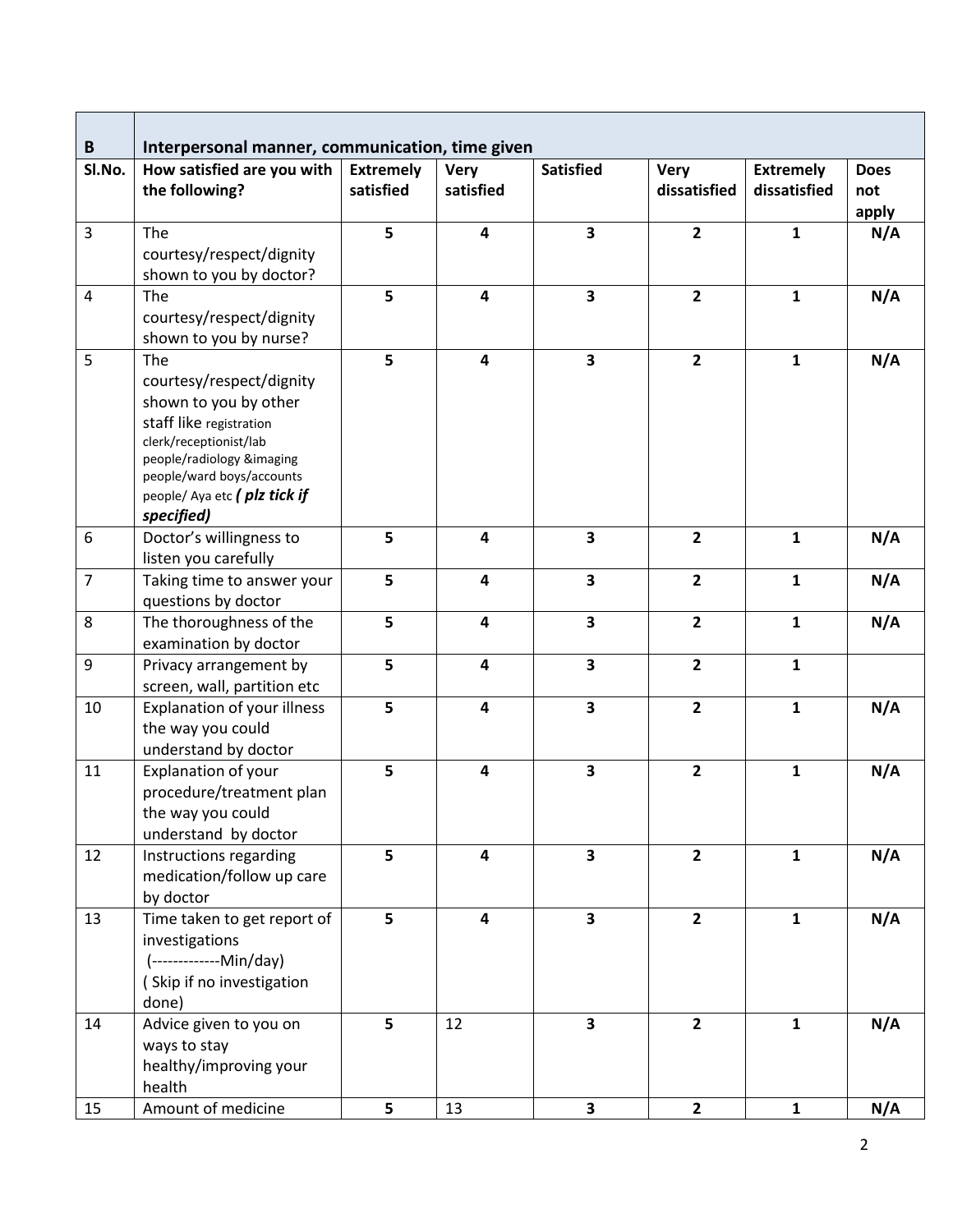|              | received from hospital           |   |                         |                         |                |              |     |
|--------------|----------------------------------|---|-------------------------|-------------------------|----------------|--------------|-----|
| 16           | Amount of investigation          | 5 | 4                       | $\overline{\mathbf{3}}$ | $\overline{2}$ | $\mathbf{1}$ | N/A |
|              | done from hospital (Skip if      |   |                         |                         |                |              |     |
|              | no investigation done)           |   |                         |                         |                |              |     |
| 17           | Ease of getting a referral       | 5 | $\overline{\mathbf{4}}$ | $\overline{\mathbf{3}}$ | $\overline{2}$ | $\mathbf{1}$ | N/A |
|              | when you needed (Skip if         |   |                         |                         |                |              |     |
|              | no referral done)                |   |                         |                         |                |              |     |
| $\mathsf{C}$ | About the hospital               |   |                         |                         |                |              |     |
| 18           | Hours of                         | 5 | 4                       | 3                       | $\overline{2}$ | $\mathbf{1}$ | N/A |
|              | operation/opening hours          |   |                         |                         |                |              |     |
|              | convenient for you               |   |                         |                         |                |              |     |
| 19           | Sitting arrangement while        | 5 | 4                       | $\overline{\mathbf{3}}$ | $\overline{2}$ | $\mathbf{1}$ | N/A |
|              | waiting to see your doctor       |   |                         |                         |                |              |     |
| 20           | Over head fan while              | 5 | $\overline{\mathbf{4}}$ | $\overline{\mathbf{3}}$ | $\overline{2}$ | $\mathbf{1}$ | N/A |
|              | waiting to see your doctor       |   |                         |                         |                |              |     |
| 21           | Water (For drinking, hand        | 5 | $\overline{\mathbf{4}}$ | 3                       | $\overline{2}$ | $\mathbf{1}$ | N/A |
|              | washing, in toilet)              |   |                         |                         |                |              |     |
| 22           | Toilet (Water, Soap,             | 5 | $\overline{\mathbf{4}}$ | $\overline{\mathbf{3}}$ | $\overline{2}$ | $\mathbf{1}$ | N/A |
|              | Cleanliness, smell)              |   |                         |                         |                |              |     |
| 23           | Overall general cleanliness      | 5 | 4                       | 3                       | $\overline{2}$ | $\mathbf{1}$ | N/A |
| 25           | Adequate parking (Skip if        | 5 | 4                       | $\overline{\mathbf{3}}$ | $\overline{2}$ | $\mathbf{1}$ | N/A |
|              | not relevant)                    |   |                         |                         |                |              |     |
| 26           | Signage and directions           | 5 | 4                       | $\overline{\mathbf{3}}$ | $\mathbf{2}$   | $\mathbf{1}$ | N/A |
|              | easy to follow                   |   |                         |                         |                |              |     |
| D            | <b>Technical quality of care</b> |   |                         |                         |                |              |     |
| 27           | Problem solving (Cure,           | 5 | $\overline{\mathbf{4}}$ | $\overline{\mathbf{3}}$ | $\overline{2}$ | $\mathbf{1}$ | N/A |
|              | desired improvement)             |   |                         |                         |                |              |     |
|              | Skip if new patient              |   |                         |                         |                |              |     |
| E.           | <b>Financial aspect</b>          |   |                         |                         |                |              |     |
| 29           | Cost of services I had to        | 5 | $\overline{\mathbf{4}}$ | $\overline{\mathbf{3}}$ | $\overline{2}$ | $\mathbf{1}$ | N/A |
|              | pay. Tk---------------out of     |   |                         |                         |                |              |     |
|              | pocket.                          |   |                         |                         |                |              |     |
| F            | <b>General satisfaction</b>      |   |                         |                         |                |              |     |
| 30           | Hospital services as a           | 5 | 4                       | 3                       | $\overline{2}$ | 1            | N/A |
|              | whole                            |   |                         |                         |                |              |     |

### **General comments**

| <sub>SI</sub> | <b>Comments about</b>                                                                         | Sure,<br><b>Certainly</b> | May be | Not sure | May be<br>'No' | <b>Certainly not</b> |     |
|---------------|-----------------------------------------------------------------------------------------------|---------------------------|--------|----------|----------------|----------------------|-----|
| 31            | Would you suggest others<br>to come to this hospital for<br>similar problem that you<br>came? |                           | 4      |          |                |                      | N/A |
| 32            | If you were to seek help<br>again, would you come                                             |                           | 4      |          |                |                      | N/A |